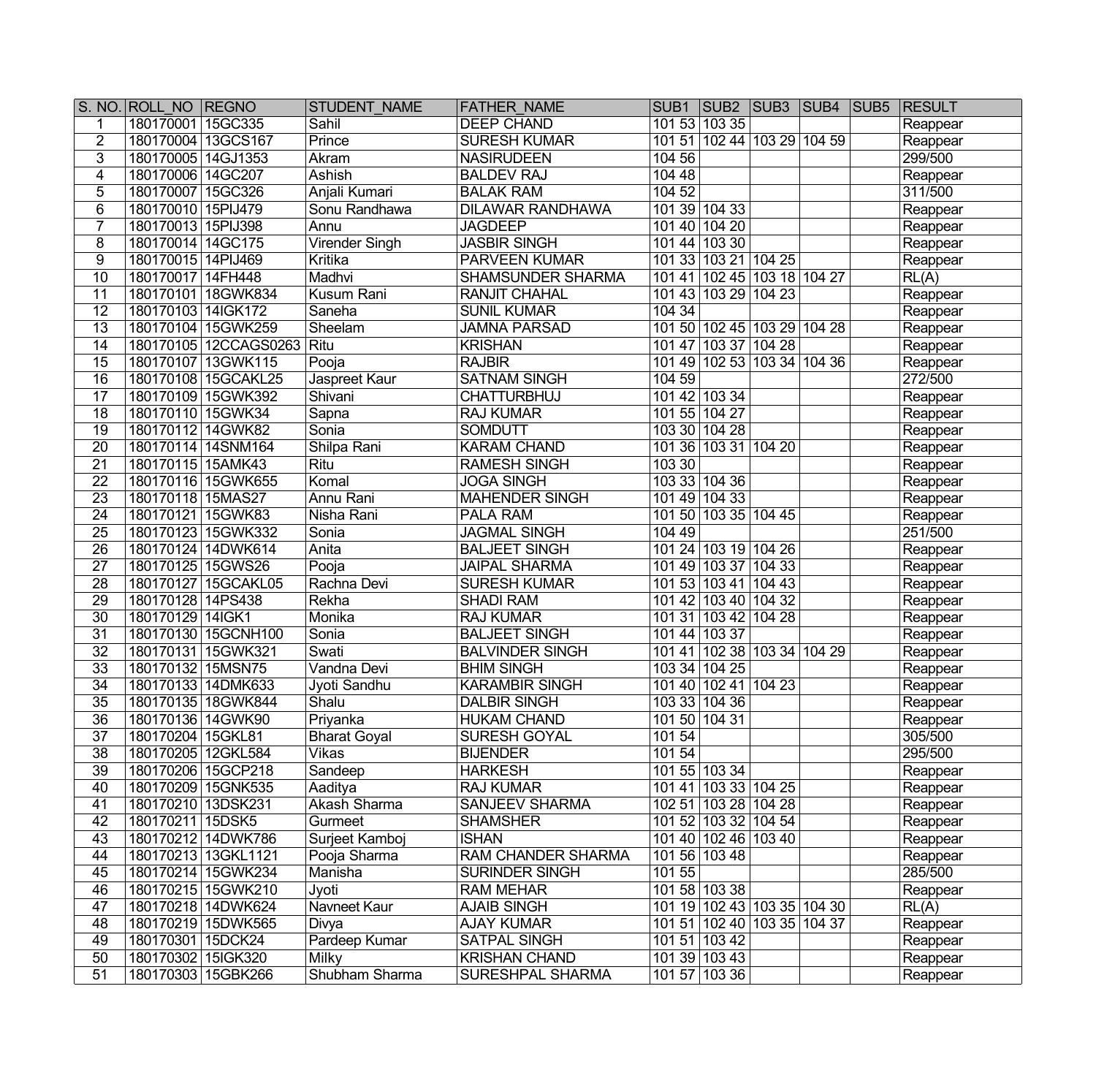| 52        | 180170304 15RK133                        | Pankaj                         | <b>JAIPAL</b>                        | 104 32                                                                                  | Reappear |
|-----------|------------------------------------------|--------------------------------|--------------------------------------|-----------------------------------------------------------------------------------------|----------|
| 53        | 180170305 15RK133                        | Sheetal Devi                   | <b>DILAWAR SINGH</b>                 | 101 36 103 32 104 22                                                                    | Reappear |
| 54        | 180170306 15IGK79                        | Pooja Devi                     | <b>DILBAG SINGH</b>                  | 101 34 103 34 104 39                                                                    | Reappear |
| 55        | 180170307 12DWK462                       | Bharti                         | <b>KANWARPAL RANA</b>                | 101 20 103 24 104 15 105 16                                                             | RL(A)    |
| 56        | 191166601 16DE16983                      | Parveen Kumar                  | <b>PRITAM SINGH</b>                  | 101 27 102 42 103 25 104 23 105 57 Reappear                                             |          |
| 57        | 191166602 14GC17                         | Neha                           | <b>RANJEET SINGH</b>                 | 101 44 102 46 103 43 104 51 105 66 Reappear                                             |          |
| 58        | 191166603 16DA348                        | <b>Gurvinder Singh</b>         | <b>HUSAN SINGH</b>                   | 101 53 102 61 103 34 104 35 105 69 Reappear                                             |          |
| 59        | 191166604 12GGP497                       | Menka                          | <b>SUBHASH</b>                       | 101 43 102 51 103 33 104 21 105 61 Reappear                                             |          |
| 60        | 191166605 16GCAKL73                      | Sandeep Kumar                  | <b>RISHIPAL</b>                      | 101 44 102 44 103 29 104 25 105 59 Reappear                                             |          |
| 61        | 191166606   15GC42                       | Sonia                          | <b>MUNI LAL</b>                      | 101 44 102 41 103 33 104 22 105 70 Reappear                                             |          |
| 62        | 191166607   15GCA461                     | Anup Kumar                     | <b>SURESH KUMAR</b>                  | 101 52 102 51 103 29 104 29 105 67 Reappear                                             |          |
| 63        | 191166608 15GC555                        | Sukwinder                      | <b>SURENDER SINGH</b>                | 101 31 102 44 103 31 104 17 105 57 Reappear                                             |          |
| 64        | 191166609 15DA495                        | Rohan                          | <b>RAJBIR SINGH</b>                  | 101 35 102 49 103 31 104 19 105 56 Reappear                                             |          |
| 65        | 191166610 16GC276                        | <b>Babita</b>                  | <b>SURINDER KUMAR</b>                | 101 45 102 61 103 31 104 26 105 67 Reappear                                             |          |
| 66        | 191166611 16GCN84                        | Komal Rani                     | SURINDER SINGH                       | 101 57 102 63 103 44 104 24 105 70 Reappear                                             |          |
| 67        | 191166612 16GCAAKL74                     | Ajay Dhaniya                   | <b>RAJBIR</b>                        | 101 51 102 59 103 34 104 58 105 64 Reappear                                             |          |
| 68        | 191166613 16GCAKL72                      | Vikas                          | <b>BANI SINGH</b>                    | 101 25 102 43 103 29 104 23 105 67 Reappear                                             |          |
| 69        | 191166614                                | <b>Kapil Dev</b>               | <b>SURESH KUMAR</b>                  | 101 38 102 52 103 33 104 45 105 66 RL (Regn.)                                           |          |
| 70        | 191166615 16GCAKL168                     | Ram Mehar                      | <b>BALWAN SINGH</b>                  | 101 38 102 48 103 30 104 33 105 57 Reappear                                             |          |
| 71        | 191166616 16GK139                        | Kamlesh                        | <b>BANTA RAM</b>                     | 101 38 102 56 103 28 104 37 105 60 Reappear                                             |          |
| 72        | 191166617   16GCS38                      | Ravi Parkash                   | <b>GULAB SINGH</b>                   | 101 51 102 58 103 34 104 20 105 66 Reappear                                             |          |
| 73        | 191166618 15GC280                        | Vikas Kumar                    | <b>HARI PAL</b>                      | 101 26 102 58 103 31 104 18 105 58 Reappear                                             |          |
| 74        | 191166619 15RK283                        | Vishal Singh                   | <b>LAJPAT RAI</b>                    | 101 55 102 51 103 23 104 27 105 71 Reappear                                             |          |
| 75        | 191166620 16RK465                        | Mohit                          | <b>ISHWAR SINGH</b>                  | 101 50 102 40 103 25 104 17 105 68 Reappear                                             |          |
| 76        | 191166621 16GK140                        | Pooja                          | <b>BANTA RAM</b>                     | 101 30 102 52 103 39 104 21 105 64 Reappear                                             |          |
| 77        | 191166701   14 GKL83                     | Ajay Kumar                     | <b>DHARM PAL</b>                     | 101 48 102 40 103 27 104 15 105 62 Reappear                                             |          |
| 78        | 191166702 16GI96                         | Saurabh                        | <b>RAGHBIR SINGH</b>                 | 101 35 102 46 103 29 104 13 105 73 Reappear                                             |          |
| 79        | 191166703 16GNK100                       | Sukhwant                       | <b>SOHAN LAL</b>                     | 101 39 102 42 103 21 104 27 105 68 Reappear                                             |          |
| 80        | 191166704 16GNK299                       | Pratibha                       | <b>SHAILENDER ARYA</b>               | 101 51 102 34 103 40 104 56 105 80 Reappear                                             |          |
| 81        | 191166705 16DSK332                       | Ankit Kamboj                   | <b>PRABHDYAL</b>                     | 101 49 102 36 103 33 104 36 105 61 Reappear                                             |          |
| 82        | 191166706 16GKL1572                      | Anju                           | <b>JAGBIR</b>                        | 101 52 102 54 103 38 104 52 105 87 Reappear                                             |          |
| 83        | 191166707 16GKL159                       | Hemraj                         | <b>BIRPAL</b>                        | 101 46 102 40 103 29 104 25 105 62 Reappear                                             |          |
| 84        | 191166708 16GKL119                       | Sagar Chand                    | <b>BALBIR SINGH</b>                  | 101 54 102 67 103 36 104 31 105 74 Reappear                                             |          |
| 85        | 191166709 15GKL116                       | Ravi Kumar                     | <b>ASHOK KUMAR</b>                   | 101 44 102 12 103 17 104 15 105 17 RL(A)                                                |          |
| 86        | 191166710 15DSK255                       | Jyoti Veerbhan                 | <b>SATISH KUMAR</b>                  | 101 53 102 52 103 40 104 46 105 84 Reappear                                             |          |
| 87        | 191166711 16GKL82                        | Mohit Kumar                    | <b>SATISH KUMAR</b>                  | 101 51 102 53 103 36 104 60 105 76 Reappear                                             |          |
| 88        | 191166712 14GKL227                       | Sanjeev Kumar                  | <b>NANHA RAM</b>                     | 101 39 102 51 103 30 104 45 105 65 Reappear                                             |          |
| 89        | 191166713                                | Aman                           | JAI KISHAN                           | 101 53 102 59 103 45 104 61 105 83 RL (Regn.)                                           |          |
| 90        | 191166714 15GNK161                       | Rohit Raman                    | <b>RISHIPAL RAMAN</b>                | 101 50 102 33 103 36 104 52 105 64 Reappear                                             |          |
| 91        | 191166715 16GNK377                       | Neha Panchal                   | <b>ASHOK KUMAR</b>                   | 101 58 102 45 103 26 104 39 105 87 Reappear                                             |          |
| 92        | 191166716 16DSK107                       | Vishal Raman                   | <b>RANBIR SINGH</b>                  | 101 48 102 51 103 31 104 29 105 54 Reappear                                             |          |
| 93        | 191166717                                | Vandna Devi                    | <b>DHAN SAGAR</b>                    | 101 50 102 51 103 43 104 22 105 78 RL (Regn.)                                           |          |
| 94        | 191166718 14GCAKL23                      | Kajal Nagar                    | <b>BALBIR SINGH</b>                  | 101 57 102 56 103 37 104 35 105 76 Reappear                                             |          |
| 95        | 191166719                                | Ritu Sharma                    | RADHY SHYAM                          | 101 61 102 55 103 36 104 42 105 84 RL (Regn.)                                           |          |
| 96        | 191166720 15GCAKL89                      | <b>Gurjant Singh</b>           | <b>SUKHVANT SINGH</b>                | 101 37 102 45 103 30 104 26 105 57 Reappear                                             |          |
| 97        | 191166721   16GNK208                     | Bhavuk Wadhwa                  | <b>GOPAL RAI</b>                     | 101 43 102 20 103 11 104 12 105 10 RL(A)                                                |          |
| 98        | 191166722 11DWK578                       | Nisha                          | <b>SURAT SINGH</b><br>SHISHPAL MEHRA | 101 46 102 44 103 28 104 37 105 62 Reappear                                             |          |
| 99<br>100 | 191166723 16GNK111<br>191166724 15GNK167 | <b>Vishal Mehra</b><br>Pulkeet | <b>RAJINDER</b>                      | 101 36 102 24 103 10 104 10 105 10 RL(A)<br>101 25 102 35 103 28 104 31 105 44 Reappear |          |
| 101       | 191166801 16DWK63                        | Shiwani                        | <b>NARESH KUMAR</b>                  | 101 34 102 49 103 26 104 36 105 62 Reappear                                             |          |
| 102       | 191166802 16GWK704                       | Anisha                         | <b>BHAGHWATDYAL</b>                  | 101 59 102 72 103 53 104 74 105 70 328/500                                              |          |
| 103       | 191166803 16DWK188                       | Anisha Devi                    | <b>RAJ KUMAR</b>                     | 101 53 102 62 103 51 104 60 105 66 292/500                                              |          |
|           |                                          |                                |                                      |                                                                                         |          |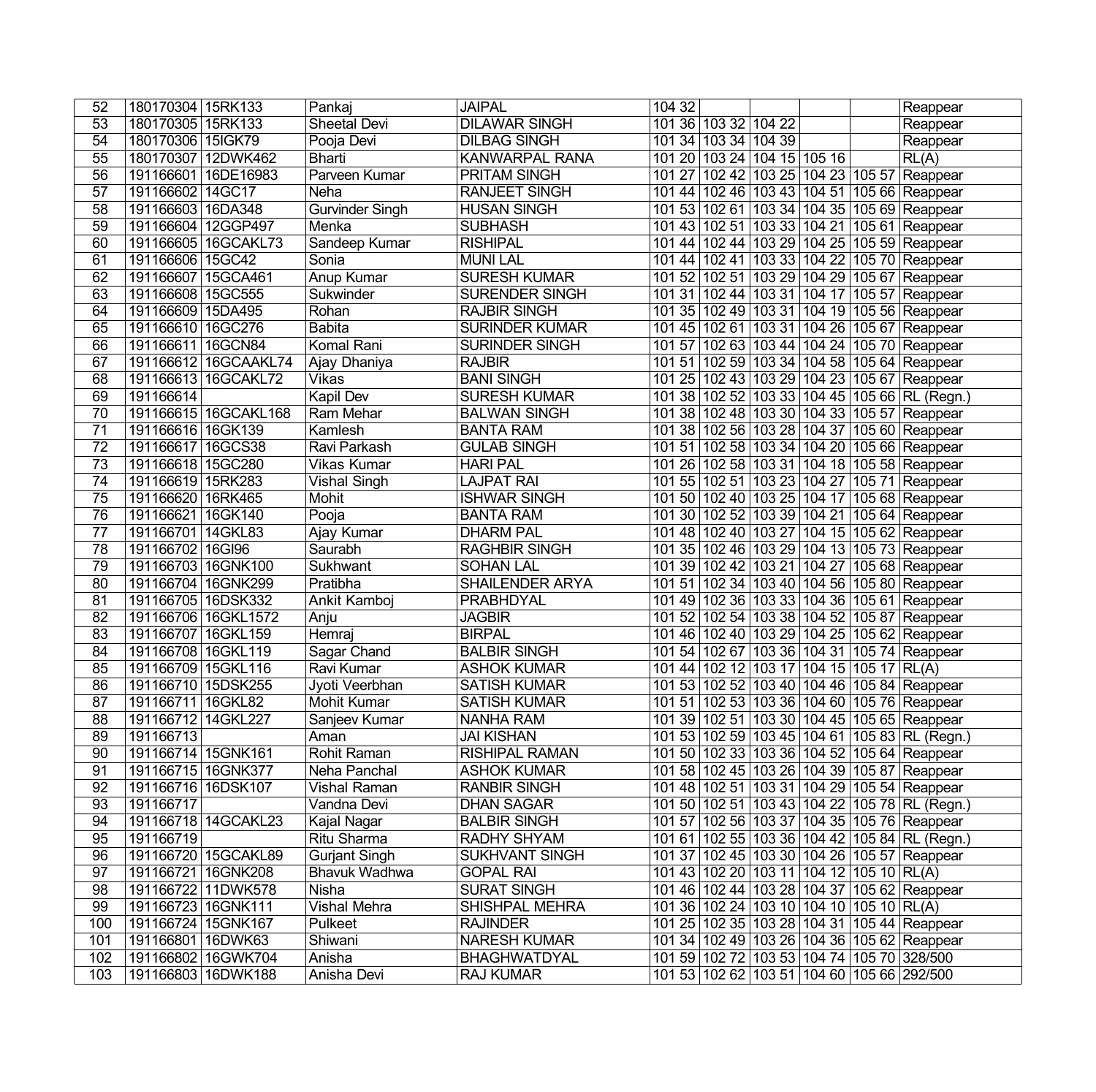| 104              | 191166804 16DWK19    |                      | Priyanka             | <b>SURESH KUMAR</b>        |      |       |       |             | 101 56 102 56 103 41 104 44 105 65 Reappear   |
|------------------|----------------------|----------------------|----------------------|----------------------------|------|-------|-------|-------------|-----------------------------------------------|
| 105              | 191166805 16DWK153   |                      | Muskan               | <b>GURBACHAN SINGH</b>     |      |       |       |             | 101 43 102 50 103 31 104 41 105 64 Reappear   |
| 106              | 191166806 16DWK769   |                      | Amanjeet Kaur        | <b>MANDEEP SINGH</b>       |      |       |       |             | 101 48 102 55 103 31 104 36 105 68 Reappear   |
| 107              | 191166807   16GCP271 |                      | Shivika Malik        | <b>RANBIR MALIK</b>        |      |       |       |             | 101 53 102 50 103 35 104 36 105 66 Reappear   |
| 108              | 191166808 16DWK36    |                      | Anjali               | <b>ROSHAN LAL</b>          |      |       |       |             | 101 48 102 54 103 30 104 37 105 60 Reappear   |
| 109              | 191166809 16KN510    |                      | Jyoti                | <b>JOGINDER</b>            |      |       |       |             | 101 41 102 53 103 28 104 31 105 64 Reappear   |
| 110              |                      | 191166810 14GWK219   | Jyoti Sharma         | <b>KRISHAN LAL</b>         |      |       |       |             | 101 47 102 58 103 39 104 47 105 60 Reappear   |
| 111              |                      | 191166901   15GWK393 | Pragya               | <b>DARSHAN SINGH</b>       |      |       |       |             | 101 52 102 49 103 34 104 16 105 55 Reappear   |
| 112              | 191166902            |                      | Kumari Archana Singh | <b>RAJESH KUMAR SINGH</b>  |      |       |       |             | 101 49 102 58 103 31 104 41 105 62 RL (Regn.) |
| 113              | 191166903 16GJ229    |                      | Pargati              | <b>RAMNIWAS</b>            |      |       |       |             | 101 44 102 55 103 48 104 42 105 51 Reappear   |
| 114              |                      | 191166904   14GWK263 | Pooja Rani           | <b>RAJBIR SINGH</b>        |      |       |       |             | 101 48 102 50 103 39 104 34 105 60 Reappear   |
| 115              | 191166905 16GWK646   |                      | <b>Bindu</b>         | <b>NARESH</b>              |      |       |       |             | 101 37 102 60 103 27 104 39 105 58 Reappear   |
| 116              | 191166906 16IGK450   |                      | Nainsy               | <b>BALJEET</b>             |      |       |       |             | 101 37 102 52 103 23 104 26 105 54 Reappear   |
| 117              | 191166907 16GWS33    |                      | Reena                | <b>RAMESH KUMAR</b>        |      |       |       |             | 101 53 102 57 103 37 104 61 105 77 Reappear   |
| 118              | 191166908 15MSN207   |                      | Nishu Sharma         | <b>RAVINDER SHARMA</b>     |      |       |       |             | 101 25 102 49 103 20 104 17 105 50 Reappear   |
| 119              | 191166909 15MSN57    |                      | Rekha Devi           | <b>BHIM SINGH</b>          |      |       |       |             | 101 23 102 52 103 30 104 25 105 58 Reappear   |
| 120              | 191166910 15GKL42    |                      | Sonia                | <b>SAT NARAYAN</b>         |      |       |       |             | 101 37 102 56 103 32 104 31 105 52 Reappear   |
| 121              | 191166911 13MAS34    |                      | Sweety               | <b>RAMESH</b>              |      |       |       |             | 101 36 102 42 103 30 104 18 105 54 Reappear   |
| 122              | 191166912 16GBKL46   |                      | Poonam Devi          | <b>PREM SINGH</b>          |      |       |       |             | 101 48 102 64 103 30 104 35 105 58 Reappear   |
| 123              | 191166913 16GWK698   |                      | Priya Kumari         | <b>RAKAM SINGH CHAUHAN</b> |      |       |       |             | 101 55 102 62 103 54 104 43 105 69 Reappear   |
| 124              | 191166914 16GWK969   |                      | Simran               | <b>JASWANT SINGH</b>       |      |       |       |             | 101 35 102 40 103 26 104 33 105 58 Reappear   |
| 125              |                      | 191166915 16GCAKL124 | Pooja                | <b>NARESH KUMAR</b>        |      |       |       |             | 101 33 102 48 103 28 104 23 105 62 Reappear   |
| 126              | 191166916 16DWK159   |                      | Neha Sharma          | <b>DASHRATH SHARMA</b>     |      |       |       |             | 101 48 102 50 103 47 104 43 105 66 Reappear   |
| 127              | 191166917   16MSN17  |                      | Sunita               | <b>SHYAM LAL</b>           |      |       |       |             | 101 48 102 50 103 37 104 30 105 57 Reappear   |
| 128              | 191166918 16IGK419   |                      | Arti Bukkal          | <b>VED PARKASH</b>         |      |       |       |             | 101 43 102 51 103 30 104 39 105 70 Reappear   |
| 129              |                      | 191166919 15GWK407   | Deepti Garg          | <b>SURENDER GARG</b>       |      |       |       |             | 101 30 102 61 103 32 104 36 105 66 Reappear   |
| 130              | 191166920 16MSN58    |                      | Kajal                | <b>RAM KUMAR</b>           |      |       |       |             | 101 48 102 57 103 46 104 38 105 55 Reappear   |
| 131              | 191166921 15GWK387   |                      | <b>Bharti</b>        | <b>JAGBIR SINGH</b>        |      |       |       |             | 101 41 102 50 103 45 104 44 105 72 Reappear   |
| 132              |                      | 191166922 16GWMP126  | Mausam               | <b>PRATAP</b>              |      |       |       |             | 101 42 102 55 103 31 104 37 105 71 Reappear   |
| 133              | 191166923 16GWK430   |                      | Tamana               | <b>SHYAM LAL</b>           |      |       |       |             | 101 57 102 54 103 42 104 64 105 73 Reappear   |
| 134              | 191166924 16MSN104   |                      | Mansi                | <b>NAND LAL</b>            |      |       |       |             | 101 50 102 47 103 36 104 42 105 70 Reappear   |
| 135              | 191166925 16AMK184   |                      | Neha                 | <b>MAHAVIR SINGH</b>       |      |       |       |             | 101 39 102 52 103 50 104 56 105 75 Reappear   |
| 136              | 191166926 16GCP110   |                      | Annu                 | <b>NARENDER KUMAR</b>      |      |       |       |             | 101 33 102 41 103 28 104 44 105 71 Reappear   |
| 137              |                      | 191166927 16GWMP180  | Jyoti                | <b>SURENDER SINGH</b>      |      |       |       |             | 101 38 102 52 103 39 104 52 105 66 Reappear   |
| 138              |                      | 191166928 15GWMP58   | Shallu               | <b>SATYAWAN</b>            |      |       |       |             | 101 60 102 62 103 55 104 62 105 72 311/500    |
| 139              | 191166929 13GWK844   |                      | Deepika              | <b>DHARAM RAJ</b>          |      |       |       |             | 101 52 102 64 103 39 104 58 105 64 Reappear   |
| $\overline{140}$ | 191166930            |                      | Meenakshi            | <b>RAMESH KUMAR</b>        |      |       |       |             | 101 38 102 51 103 31 104 37 105 62 RL (Regn.) |
| 141              | 191166931 16GKL37    |                      | Kajal Panchal        | <b>MANGE RAM</b>           |      |       |       |             | 101 42 102 49 103 50 104 45 105 64 Reappear   |
| 142              | 191166932 13GWK285   |                      | Poonam               | <b>SUMER CHAND</b>         |      |       |       |             | 101 35 102 59 103 45 104 41 105 63 Reappear   |
| 143              | 191166933 16JC231    |                      | Priyanka Devi        | <b>JASMER</b>              |      |       |       |             | 101 42 102 59 103 38 104 28 105 62 Reappear   |
| 144              | 191166934 16GKL70    |                      | Kajal                | VINOD KUMAR                |      |       |       |             | 101 29 102 57 103 40 104 25 105 67 Reappear   |
| 145              | 191166935            |                      | Jyoti Sharma         | <b>SIYA RAM</b>            |      |       |       |             | 101 38 102 53 103 33 104 17 105 59 RL (Regn.) |
| 146              | 191167001   16AS242  |                      | Sonu                 | <b>DARA SINGH</b>          |      |       |       |             | 101 28 102 50 103 23 104 38 105 61 Reappear   |
| 147              | 191167002 15DCK114   |                      | Pardeep Kumar        | <b>SUMER CHAND</b>         |      |       |       |             | 101 22 102 32 103 21 104 46 105 46 Reappear   |
| 148              | 191167003 15DE16672  |                      | Ajay Kumar           | <b>RANDHIR SINGH</b>       |      |       |       |             | 101 36 102 40 103 48 104 33 105 56 Reappear   |
| 149              | 191167004 16DSK180   |                      | Gaurav Kumar         | <b>SURAJ BHAN</b>          |      |       |       |             | 101 62 102 69 103 52 104 59 105 79 317/500    |
| 150              | 191167005 16DSK162   |                      | Simarjeet            | <b>GURNAM SINGH</b>        |      |       |       |             | 101 49 102 55 103 35 104 37 105 62 Reappear   |
| 151              | 191167006 16JBK394   |                      | Sunil Gangus         | <b>BANTA RAM</b>           |      |       |       |             | 101 67 102 60 103 52 104 61 105 78 318/500    |
| 152              | 191167007 15DCK202   |                      | Vikas Kumar          | <b>RAJ KUMAR</b>           |      |       |       |             | 101 16 102 34 103 18 104 14 105 49 Reappear   |
| 153              | 191167008 16JBK143   |                      | Sumit Kumar          | <b>RAMNIWAS</b>            |      |       |       |             | 101 32 102 40 103 18 104 13 105 46 Reappear   |
| 154              | 191167009 14GKL445   |                      | Amandeep             | <b>RAJINDER SINGH</b>      |      |       |       |             | 101 46 102 49 103 38 104 28 105 52 Reappear   |
| 155              | 445043               | 11GJ550              | <b>Ajit Singh</b>    | <b>KULDEEP SINGH</b>       | 1010 | 102 0 | 103 0 | 104 0 105 0 | Cancelled (RPFD)                              |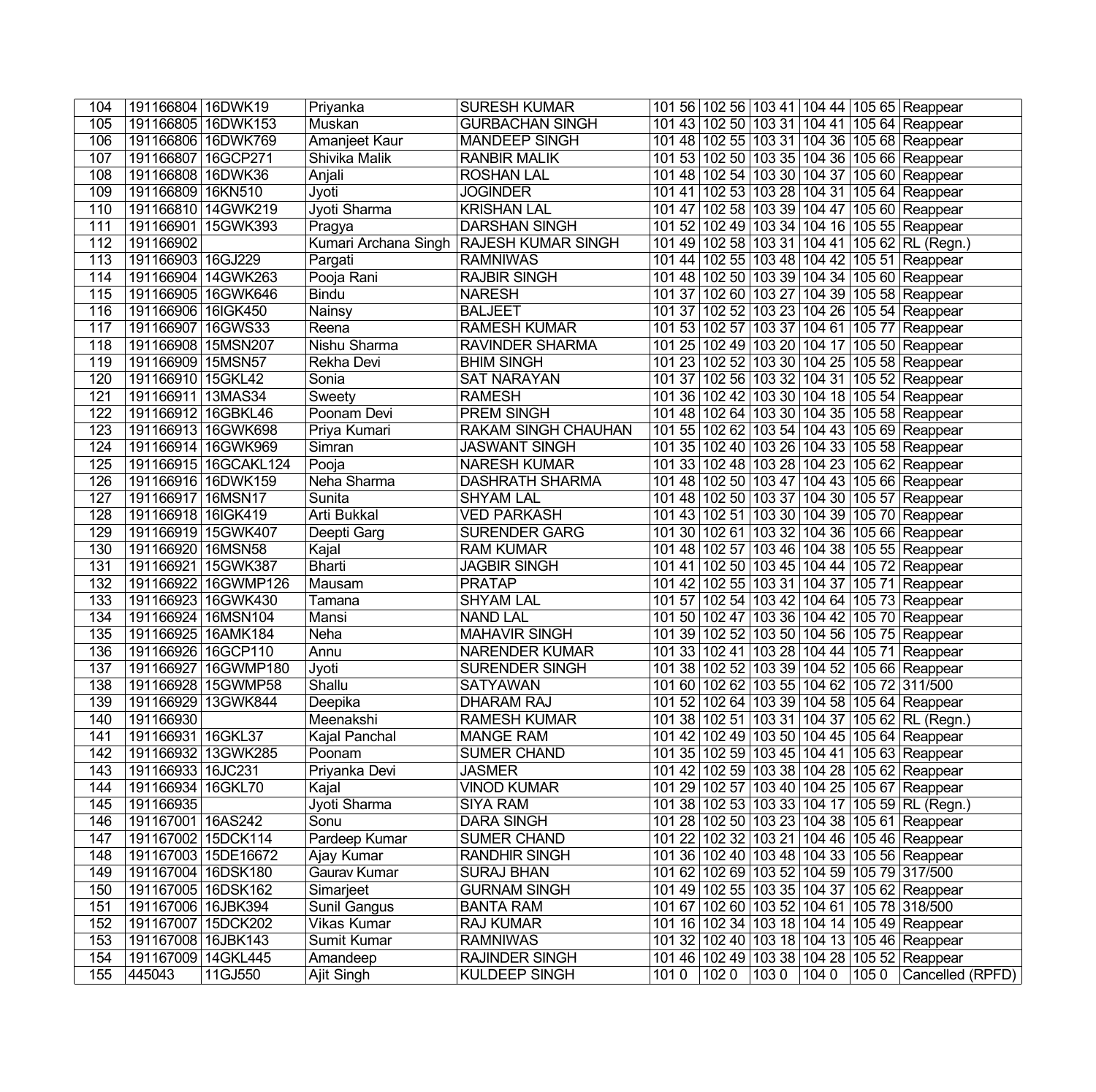| 156              | 510409  | 12GJ513        | Banti                | <b>PHOOL KUMAR</b>         | 1010   | 1020                 | 1030                       | 104 0 105 0 |      | Cancelled (RPFD)   |
|------------------|---------|----------------|----------------------|----------------------------|--------|----------------------|----------------------------|-------------|------|--------------------|
| 157              | 510447  | 11GH1363       | Seema                | <b>BHART SINGH</b>         | 1010   | 1030                 | 1040                       | 1050        |      | Cancelled (RPFD)   |
| 158              | 8346001 | 14GWK43        | Nisha Kamboj         | RAMESH KUMAR KAMBOJ        |        | 101 56 104 34        |                            |             |      | Reappear           |
| 159              | 8346002 | 13GWK36        | Mafi                 | <b>RANBIR SINGH</b>        | 101 44 | 104 38               |                            |             |      | Reappear           |
| 160              | 8346003 | 13GWK270       | Pooja Rani           | <b>VEDPAL</b>              |        | 103 51 104 40        |                            |             |      | Reappear           |
| 161              | 8346004 | 15EDIKL16      | Komal                | <b>RAM KUMAR</b>           |        | 101 39 103 22 104 35 |                            |             |      | Reappear (RPFD)    |
| 162              | 8346005 | <b>11MAS2</b>  | <b>Preeti Devi</b>   | <b>BHARMJIT</b>            | 103 44 |                      |                            |             |      | FLC                |
| 163              | 8346006 | 11IGK476       | Manjeet Kaur         | <b>SHAMSHER SINGH</b>      |        | 101 49 103 44        |                            |             |      | FLC (RPFD)         |
| 164              | 8346007 | 14DSK27        | Rimpy                | <b>MEHER SINGH</b>         |        | 101 39 103 26        |                            |             |      | Reappear           |
| 165              | 8346008 | 13DCK800       | Monika               | <b>SATBIR</b>              |        | 101 40 103 38        |                            |             |      | Reappear           |
| 166              | 8346009 | 12GKL379       | Jyoti                | <b>SULTAN SINGH</b>        | 104 37 |                      |                            |             |      | FLC                |
| 167              | 8346010 | 14DCK147       | Neeraj Kumar         | <b>MAHENDER</b>            | 101 60 |                      |                            |             |      | 289/500            |
| 168              | 8346011 | 13IGK153       | <b>Pinki Devi</b>    | <b>SOM NATH</b>            | 10341  |                      |                            |             |      | Reappear           |
| 169              | 8346012 | <b>12DWK64</b> | Renu Sharma          | <b>JAIKISHAN SHARMA</b>    |        | 101 46 103 40 104 41 |                            |             |      | FLC                |
| 170              | 8346013 | 14GKL436       | Tripta               | <b>RAJINDER SINGH</b>      | 101 41 |                      |                            |             |      | Reappear           |
| 171              | 8346014 | 12RK1073       | Radha Devi           | <b>HANSRAJ</b>             |        | 101 42 104 15        |                            |             |      | RL(A)              |
| 172              | 8346015 | 12RK441        | Ajay Kumar           | <b>PRITAM SINGH</b>        | 104 44 |                      |                            |             |      | FLC (RPFD)         |
| 173              | 8346016 | 14GWS88        | Preeti               | <b>VED PARKASH</b>         |        | 101 41 103 17        |                            |             |      | $\overline{RL(A)}$ |
| 174              | 8346017 | 14DWK653       | Pooja Paul           | <b>SURESH PAL</b>          | 101 50 |                      |                            |             |      | 269/500            |
| 175              | 8346018 | 13GNK434       | William              | <b>ROSHAN LAL</b>          | 10158  |                      |                            |             |      | 287/500            |
| 176              | 8346019 | 12GKL1405      | <b>Ashok</b>         | <b>RAJENDER</b>            |        | 101 33 103 24        |                            |             |      | Reappear           |
| 177              | 8346020 | <b>13MSN79</b> | Nisha Rani           | PRITAM SINGH               | 103 39 |                      |                            |             |      | Reappear           |
| $\overline{178}$ | 8346021 | 14GWK45        | Suman                | <b>PYARA LAL</b>           | 103 49 | 104 25               |                            |             |      | Reappear           |
| 179              | 8346022 | 13GWK310       | <b>Nitesh</b>        | <b>DILAWAR SINGH</b>       | 10143  |                      |                            |             |      | Reappear           |
| 180              | 8346023 | 14DWK634       | Samriti Sharma       | <b>DINESH KUMAR SHARMA</b> | 104 47 |                      |                            |             |      | 257/500            |
| 181              | 8346024 | 09DSK930       | <b>Vikas</b>         | <b>JOGINDER</b>            | 104 15 |                      |                            |             |      | Absent             |
| 182              | 8346026 | 14GWK357       | Rajni                | <b>DHARMPAL</b>            |        | 101 41 104 27        |                            |             |      | Reappear           |
| 183              | 8346027 | 11GJ565        | Vikram               | <b>BALBIR</b>              | 103 35 |                      |                            |             |      | FLC                |
| 184              | 8346028 | 13DWK34        | Rita Rani            | <b>RAJ PAL</b>             | 10135  |                      |                            |             |      | Reappear           |
| 185              | 8346029 | 12RK407        | <b>Amit Kumar</b>    | <b>SATYAWAN</b>            | 10432  |                      |                            |             |      | FLC                |
| 186              | 8346030 | 10DWK62        | Pinki                | <b>OM PARKASH</b>          |        | 101 51 103 41        |                            |             |      | FLC (RPFD)         |
| 187              | 8346031 | 14GKL41        | Anu                  | <b>BIR SINGH</b>           | 101 56 |                      |                            |             |      | 274/500            |
| 188              | 8346033 | 13GCP97        | <b>Vikas</b>         | <b>HAWA SINGH</b>          | 10337  | 104 47               |                            |             |      | Reappear           |
| 189              | 8346034 | 14DCK602       | <b>Vivek Chauhan</b> | <b>ZILE SINGH</b>          | 101 54 |                      |                            |             |      | 297/500            |
| 190              | 8346036 | 11GI345        | Jyoti Devi           | <b>RAMPHAL</b>             |        | 103 31 104 24        |                            |             |      | FLC                |
| 191              | 8346101 | 10AS170        | Sunil Kumar          | <b>ROSHAN LAL</b>          | 10319  |                      |                            |             |      | FLC (RPFD)         |
| $\overline{192}$ | 8346102 | 11UC9          | Surender             | <b>KARAM BIR</b>           |        | 101 39 102 35        |                            |             |      | RP                 |
| 193              | 8346103 | 12GCA34        | Anita                | <b>RAGHUBIR SINGH</b>      | 103 42 |                      |                            |             |      | FLC                |
| 194              | 8346104 | 11GCA625       | Brij Mohan           | <b>DALIP SINGH</b>         |        | 101 42 103 41        |                            |             |      | FLC                |
| 195              | 8346105 | 16GCA858       | Ghanshyam            | <b>MANGLA RAM</b>          |        | 101 42 103 43        |                            |             |      | FLC                |
| 196              | 8346106 | 09IGK248       | Kavita Devi          | <b>DEVENDER KUMAR</b>      |        | 103 33 104 30        |                            |             |      | FLC                |
| 197              | 8346161 | 11NH329        | Neeraj               | <b>PREM SINGH</b>          |        |                      | 101 43 102 54 103 33 104 0 |             | 1050 | RP                 |
| 198              | 8346162 | 13GH610        | Anirudh              | SHISHPAL SINGH             | 104 32 |                      |                            |             |      | FLC                |
| 199              | 8346164 | 16GCA867       | <b>Bubban</b>        | <b>SALAMU DIN</b>          | 101 42 |                      |                            |             |      | FLC                |
| 200              | 8346165 | 16GCA869       | Sonia Gagneja        | <b>SURENDER KUMAR</b>      |        | 101 46 103 43        |                            |             |      | FLC                |
| 201              | 8346166 | 11GH617        | Savita               | <b>GANGA BISHAN</b>        |        | 101 49 103 42        |                            |             |      | FLC                |
| 202              | 8346167 | 06DNH91        | Devender Kumar       | <b>DHARAM PAL</b>          |        | 101 16 103 18        |                            |             |      | Absent             |
| 203              | 8346168 | 12GH1311       | Parbat Singh Lohan   | <b>CHANDER PAL LOHAN</b>   |        | 103 46 104 26        |                            |             |      | FLC                |
| 204              | 8346169 | 10CJH1987      | Shankar Jangra       | <b>ROHTASH</b>             |        | 101 23 104 25        |                            |             |      | FLC                |
| 205              | 8346170 | 11GWH12        | Pinki Rani           | <b>SUBE SINGH</b>          | 103 33 |                      |                            |             |      | FLC (RPFD)         |
| 206              | 8346171 | 13GH1668       | Jatin Kumar          | <b>VIRENDER SINGH</b>      | 103 57 |                      |                            |             |      | 292/500            |
| 207              | 8346172 | 12NM344        | Rambilash            | <b>SURAJBHAN</b>           | 10435  |                      |                            |             |      | FLC                |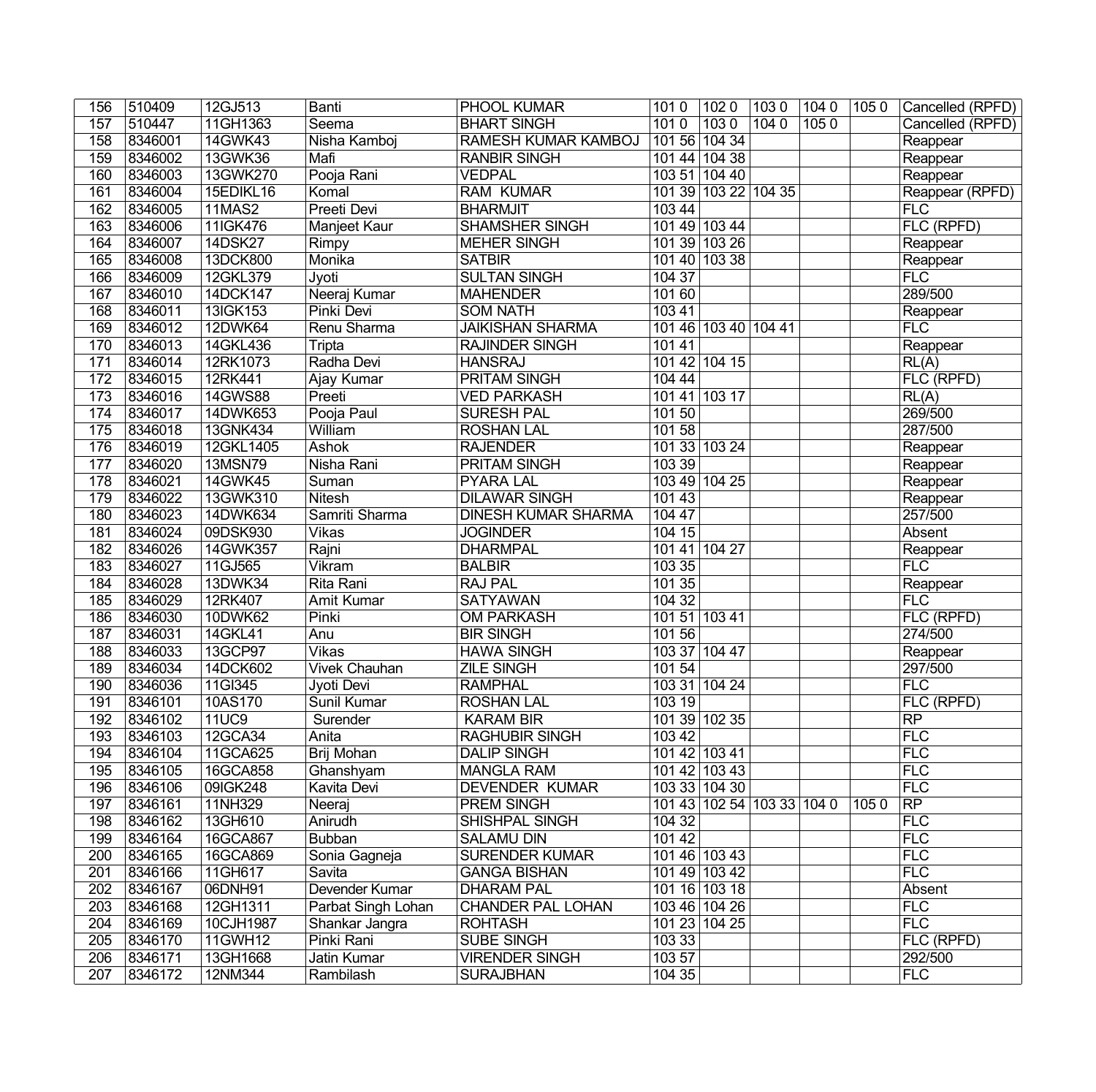| 208              | 8346173 | 12CJH1281  | Tarsem              | <b>GULAB SINGH</b>          | 10153         |                      |      | 276/500          |
|------------------|---------|------------|---------------------|-----------------------------|---------------|----------------------|------|------------------|
| 209              | 8346174 | 10GH649    | Anita Kumari        | <b>RAJENDER KUMAR</b>       |               | 103 17 104 32        |      | RL(A)            |
| 210              | 8346175 | 13GH1782   | Anu Choudhary       | <b>UMED SINGH CHAUDHARY</b> | 104 27        |                      |      | FLC              |
| 211              | 8346176 | 12GH282    | Sunita              | <b>MAHENDER SINGH</b>       |               | 103 15 104 15        |      | Absent           |
| $\overline{212}$ | 8346177 | 12FH463    | Priynka             | <b>BALJEET SINGH</b>        |               | 101 34 104 33        |      | FLC              |
| $\overline{213}$ | 8346178 | 16DNH2103  | <b>Neetu</b>        | <b>RAM CHANDER</b>          |               | 101 12 103 15 104 14 |      | Cancelled (RPFD) |
| 214              | 8346179 | 12CJH602   | Sonia               | <b>DALBIR SINGH</b>         |               | 103 24 104 16        |      | <b>FLC</b>       |
| 215              | 8346180 | 11PCD12170 | Manta               | <b>CHIRNJI LAL</b>          |               | 101 39 103 38        |      | FLC              |
| 216              | 8346181 | 11NH423    | Samunder            | <b>CHABIL DASS</b>          |               | 103 38 104 18        |      | RL(A)            |
| 217              | 8346182 | 12CJH166   | Vinay Kumar         | <b>RAJ KUMAR</b>            |               | 101 33 103 18        |      | RL(A)            |
| 218              | 8346183 | 12GH1584   | Shubham Verma       | <b>HARPAL SINGH</b>         |               | 101 45 104 65        |      | 278/500          |
| 219              | 8346184 | 11GH1402   | Jyoti               | <b>RAJENDER KUMAR</b>       | 103 51        |                      |      | 277/500          |
| 220              | 8346185 | 12GH674    | Anju Saini          | <b>RAMESH KUMAR</b>         |               | 103 43 104 42        |      | FLC              |
| 221              | 8346186 | 12GH715    | Pooja               | <b>RAJENDER KUMAR</b>       | 103 35        |                      |      | FLC              |
| 222              | 8346188 | 12GH625    | <b>Ruman Malik</b>  | <b>SURAJ BHAN</b>           | 103 19        |                      |      | Absent           |
| $\overline{223}$ | 8346189 | 12CJH1564  | Sukhjeet Sandhu     | <b>SUKHBIR SINGH SANDHU</b> | 10142         |                      |      | FLC              |
| 224              | 8346190 | 12DNH153   | Rajkumar            | <b>RAM NIWAS</b>            | 104 45        |                      |      | FLC              |
| 225              | 8346192 | 11GH1272   | Sushina             | <b>RAJENDER SINGH</b>       | 10431         |                      |      | FLC              |
| 226              | 8346193 | 10GCA20    | Kavita              | <b>BAJRANG LAL</b>          | 10435         |                      |      | FLC              |
| $\overline{227}$ | 8346194 | 11NH514    | Bijender            | <b>RAM PHAL</b>             | 103 28 104 21 |                      |      | FLC              |
| 228              | 8346195 | 16DNH2100  | <b>Unesh Rani</b>   | <b>RAMESH KUMAR</b>         |               | 101 14 102 33 104 24 |      | FLC              |
| 229              | 8346196 | 11GBH36    | Sarita Devi         | <b>SURESH KUMAR</b>         | 104 42        |                      |      | FLC              |
| $\overline{230}$ | 8346197 | 13GCNH23   | Manju Kumari        | <b>SUBHASH CHANDER</b>      | 104 45        |                      |      | FLC              |
| 231              | 8346198 | 09AS196    | Pareen Kumar        | <b>SURESH KUMAR</b>         | 103 35        |                      |      | FLC              |
| 232              | 8346199 | 12MLH114   | Pooja               | <b>JAI SINGH DAHIYA</b>     | 101 40        |                      |      | FLC              |
| 233              | 8346200 | 12GH765    | Jyoti Saroha        | <b>DHARAMPAL</b>            | 101 47        |                      |      | <b>FLC</b>       |
| 234              | 8346201 | 11GH1268   | Amrit Nindania      | <b>RAM NIWAS</b>            | 1010          | 1020                 | 1030 | Absent           |
| 235              | 8346202 | 12GH1016   | <b>Vivek Kumar</b>  | <b>RANVIR SINGH</b>         | 1010          | 1020                 | 1030 | Absent           |
| 236              | 8346203 | 09NS100    | Samesta             | <b>JAIPAL</b>               | 104 46        |                      |      | FLC              |
| $\overline{237}$ | 8346204 | 11GH1496   | Neha Rani           | <b>OMPRAKASH</b>            | 101 49        |                      |      | 267/500          |
| 238              | 8346205 | 16GCA870   | Dayawanti           | <b>BALWANT SINGH</b>        | 101 35        |                      |      | FLC              |
| 239              | 8346206 | 12GCA31    | Sumitra Rani        | <b>RAM NARAYAN</b>          |               | 101 42 103 43        |      | FLC              |
| 240              | 8346208 | 11DNH151   | Ravinder Kumar      | <b>LEELU RAM</b>            |               | 101 34 103 20        |      | FLC              |
| 241              | 8346209 | 12NH577    | Vinod Kumar         | <b>SATNARAYAN</b>           |               | 101 48 103 34        |      | FLC              |
| 242              | 8346210 | 16GCA857   | Vinod Kumar         | <b>KARAN SINGH</b>          | 104 17        |                      |      | Absent           |
| 243              | 8346211 | 11GCA615   | Harish              | <b>RAJ KUMAR</b>            | 103 18 104 17 |                      |      | Absent           |
| $\overline{244}$ | 8346212 | 12GCA48    | Rekha Rani          | <b>HANUMAN SINGH</b>        | 10319         |                      |      | Absent           |
| 245              | 8346213 | 12MLH124   | Mukesh Kumari       | <b>OM PRAKASH</b>           | 103 41        |                      |      | FLC              |
| 246              | 8346214 | 12DNH521   | Devender            | <b>PAWAN KUMAR</b>          |               | 101 15 103 23        |      | RL(A)            |
| 247              | 8346215 | 09GH56     | Anita Rani          | <b>DESH RAJ</b>             |               | 103 30 104 42        |      | <b>FLC</b>       |
| 248              | 8346216 | 16GH1789   | Sushila Rani        | <b>SUKHPAL SINGH</b>        |               | 101 46 103 43 104 51 |      | FLC              |
| 249              | 8346217 | 11MLH45    | Pawani Kumari       | <b>BANWARI LAL</b>          |               | 103 26 104 17        |      | FLC              |
| 250              | 8346218 | 10RK1082   | <b>Bhagwan Dass</b> | <b>BHALE RAM</b>            | 104 37        |                      |      | FLC              |
| 251              | 8346401 | 13GK119    | Vandana Rani        | <b>RANBIR SINGH</b>         |               | 101 47 103 38        |      | Reappear         |
| 252              | 8346402 | 14GWA57    | Harpreet Kaur       | <b>DHARAM SINGH</b>         |               | 101 53 104 31        |      | Reappear         |
| 253              | 8346403 | 12GC124    | Sonia Devi          | <b>SHIV CHARAN</b>          |               | 101 38 103 32 104 24 |      | <b>FLC</b>       |
| 254              | 8346404 | 10GCS190   | Renu Rani           | <b>DESH RAJ</b>             | 101 27        | 103 28 104 21        |      | FLC              |
| 255              | 8346405 | 10GC671    | Nisha Gehlot        | <b>JAIPAL GEHLOT</b>        | 101 46        |                      |      | FLC              |
| 256              | 8346406 | 14PIJ439   | Sonia               | <b>RAMMEHAR</b>             |               | 101 54 103 37 104 28 |      | Reappear         |
| 257              | 8346407 | 14GC808    | Manisha             | <b>ISHWAR SINGH</b>         |               | 101 55 103 33 104 21 |      | Reappear         |
| 258              | 8346408 | 12DA277    | Neeraj Sharma       | <b>POORAN CHAND</b>         | 10327         |                      |      | FLC (RPFD)       |
| 259              | 8346409 | 11GC540    | Daljeet Kaur        | <b>BALBIR SINGH</b>         |               | 103 22 104 21        |      | <b>FLC</b>       |